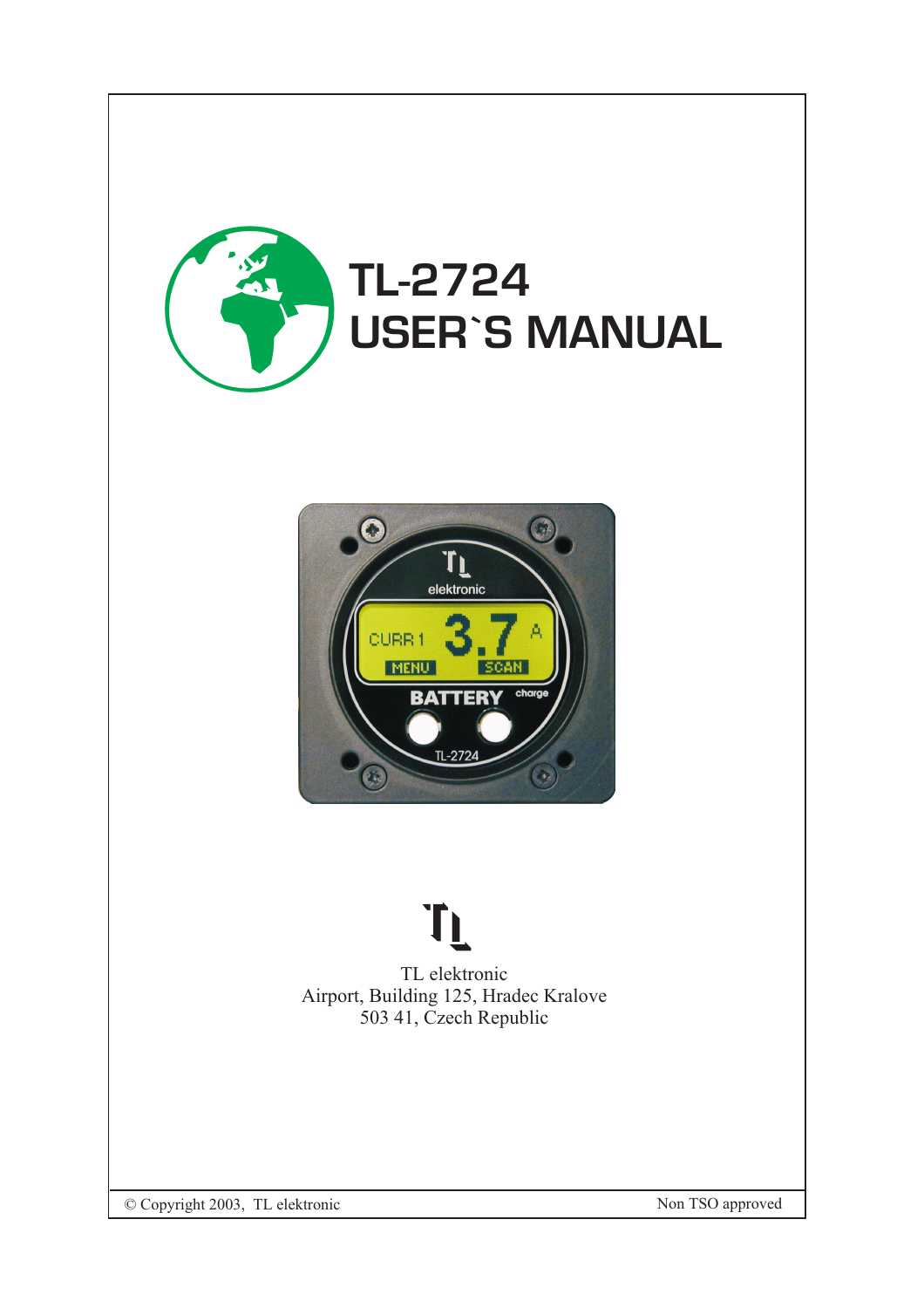#### © Copyright 2003-2006 TL elektronic All Rights Reserved

Except as expressly provided below, no part of this manual may be downloaded, transmitted, copied, reproduced, disseminated or stored in any storage medium, for any purpose without the express prior written consent of the TL elektronic company. Address your questions about the technical information to TL elektronic. Other information about sale, distribution should be directed to our exclusive distributors (see World Distributor list on our website).

> Producer's address: TL elektronic Inc. Airport, Building 125, 503 41 Hradec Kralove, Czech Republic Fax: +420 49 548 23 94 E-mail: info@tl-elektronic.com Website Address: www.tl-elektronic.com

#### Please, send your e-mail address to customer@tl-elektronic.com to receive the latest information about software upgrade.

Send your ideas to innovation@tl-elektronic.com. We will evaluate your suggestion and provide an update.

| <b>Revision</b> | <b>Revision</b><br>date | <b>Description</b>     | ECO# | <b>Insertion</b><br>date | By |
|-----------------|-------------------------|------------------------|------|--------------------------|----|
| A               | 1/6/03                  | <b>Initial Release</b> |      |                          |    |
| B               | 1/7/04                  | Language correction    | 0001 |                          |    |
| $\mathcal{C}$   | 1/3/05                  | ACV version added      | 0003 |                          |    |
| D               | 8/12/05                 | Main Setup updated     | 0004 |                          |    |

## Record of revision

Windows is registered trademark of Microsoft Corporation. All trademarks and registered trademarks are acknowledged. SchecK® is registered trademark of TL elektronic. iFamilyÆ is registered trademark of TL elektronic. sModern® is registered trademark of TL elektronic.

All information in this User's manual is subject to change without prior notice.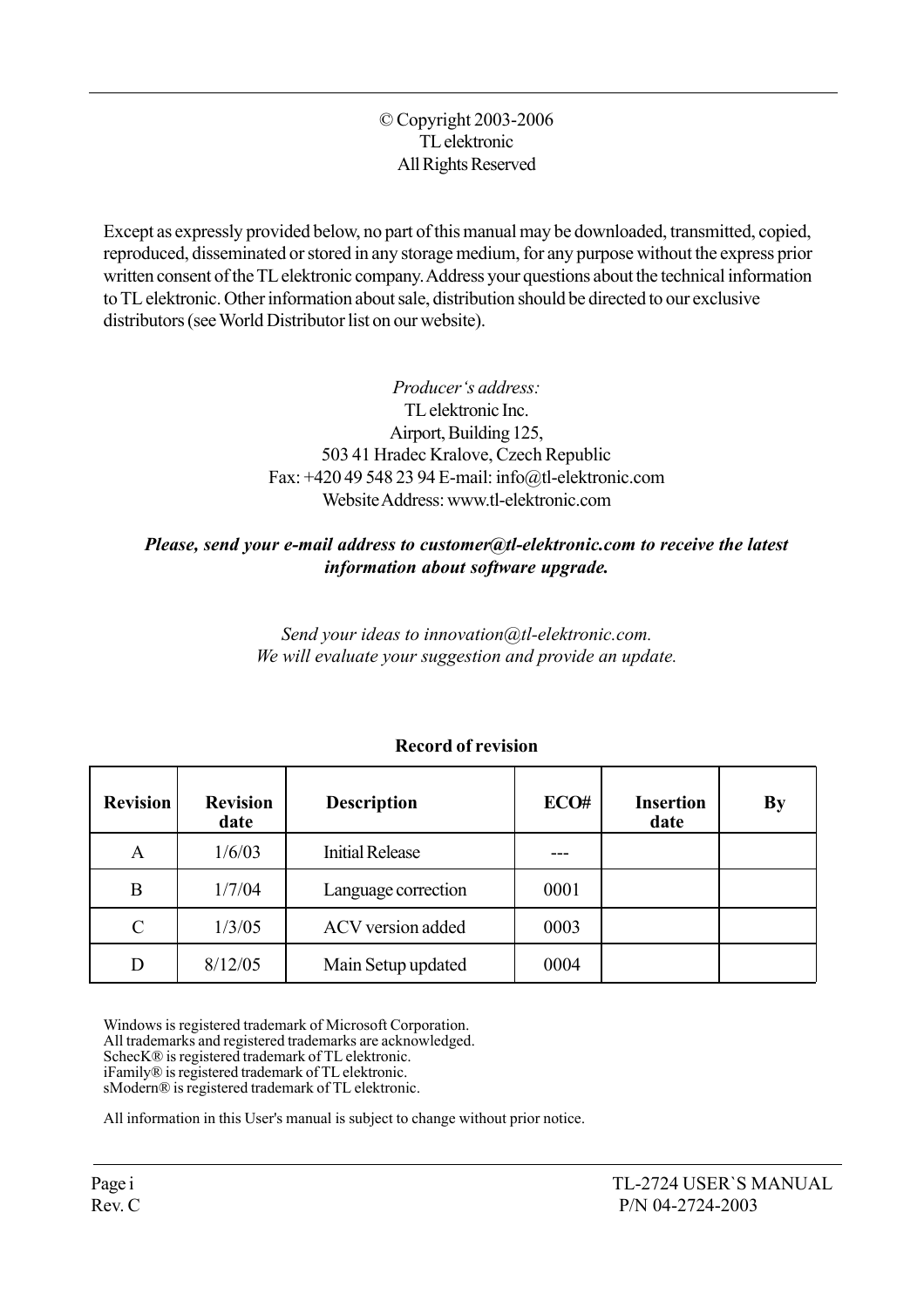## **TABLE OF CONTENTS**

| 1. GENERAL DESCRIPTION     |         |
|----------------------------|---------|
|                            | $1 - 1$ |
|                            |         |
|                            |         |
|                            |         |
|                            |         |
|                            |         |
|                            |         |
| 2. INSTALLATION            |         |
|                            | $2 - 1$ |
|                            | $2-1$   |
|                            | $2 - 1$ |
|                            | $2 - 1$ |
|                            | $2 - 1$ |
|                            |         |
|                            |         |
| 3. SYSTEM INTERCONNECT     |         |
|                            | $3-1$   |
|                            |         |
|                            |         |
| 4. NAV-MENU DESCRIPTION    |         |
|                            | $4 - 1$ |
|                            |         |
| 5. INSTRUMENT SETUP        |         |
|                            |         |
|                            |         |
|                            |         |
|                            |         |
|                            |         |
|                            |         |
|                            |         |
|                            |         |
|                            |         |
| <b>6. OPERATION MANUAL</b> |         |
|                            | $6-1$   |
|                            |         |
|                            |         |
|                            |         |
|                            | $6 - 3$ |
|                            |         |
|                            |         |
|                            |         |
| 7. SchecK DESCRIPTION      |         |
|                            |         |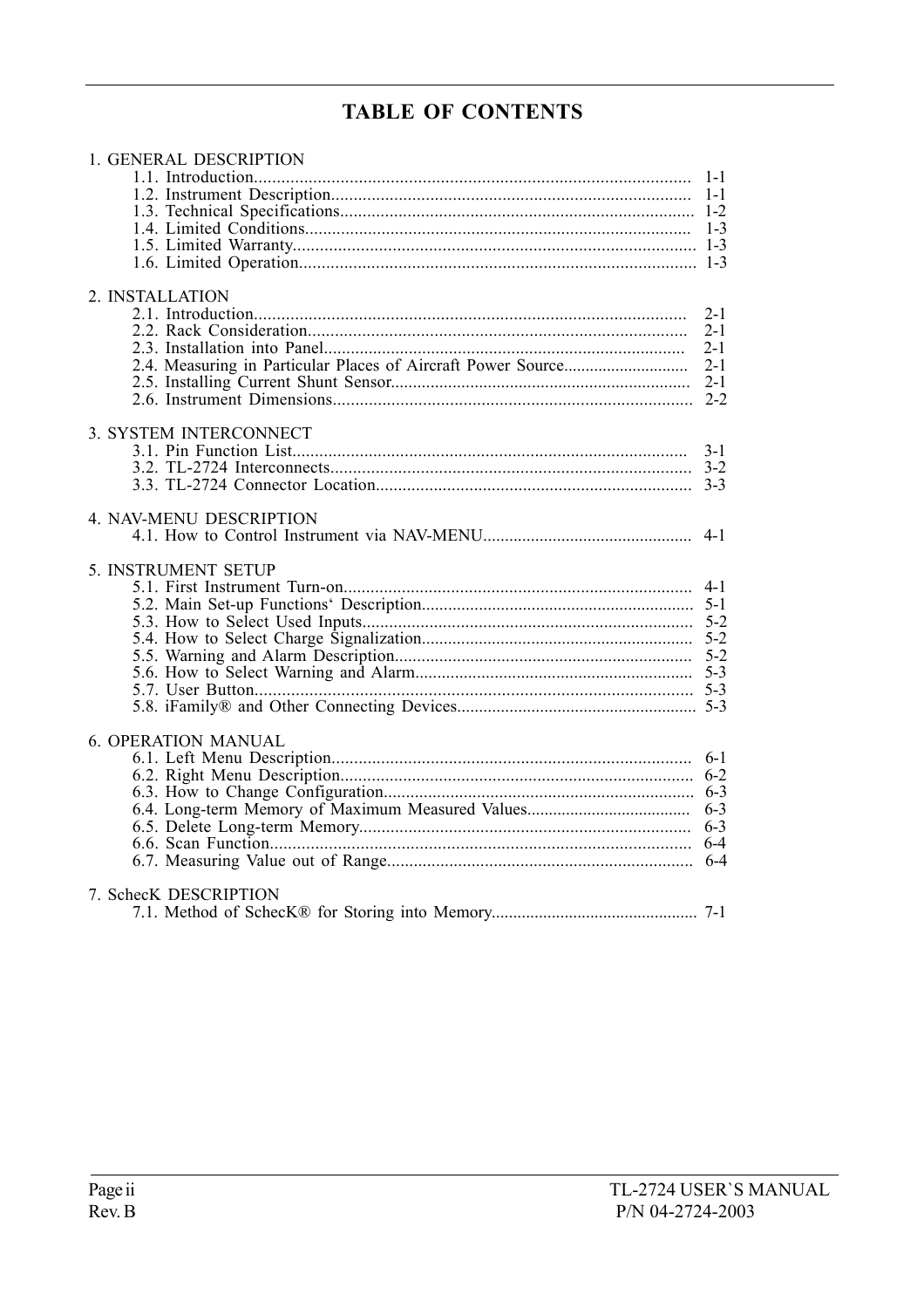## 1. GENERAL DESCRIPTION

## 1.1. INTRODUCTION

This manual describes the physical, mechanical and electrical features of the TL-2724 Volt-ampere Meter.

## 1.2. INSTRUMENT DESCRIPTION

The Volt-ampere Meter TL-2724 is complete management for the aircraft electrical power source. The instrument incorporates the new generation of precise components for measuring voltage and current from more than one input. In this way, you can detect voltage and current e.g. in the main branch, in the branch of avionics and in the branch of electric/electronic units, such as electric pumps, undercarriage gear etc.

The TL-2724 also enables detecting and signalizing the differences in the particular branches.

The TL-2724 checks all measured values at two levels - for a warning and an alarm limit signalization. When the alarm warning has been activated, the instrument will display a Service message after the next turn-on of the instrument to inform the user on the exceeded voltage or currency.

The TL-2724 incorporates a 2,000 line long-term memory and SchecK® memory (see page 7-1) for storing the measured values at 0.1 to 60 second sample rate.

The User Button can be programmed in the main set-up for the quick display the minimum and maximum voltage or current. It is possible to download the measured values from the instrument via the serial cable RS-232c into your PC.

## 1.3. TECHNICAL SPECIFICATIONS

The producer guarantees all stated technical parameters only when the instrument is installed by an authorized service or an aircraft manufacturer.

#### 1.3.1 Physical characteristics

| Width                  | $71$ mm $(2.795$ inches)                            |
|------------------------|-----------------------------------------------------|
| <b>Height</b>          | 67mm (3.346 inches)                                 |
| <b>Depth</b>           | 82mm (3.228 inches) including connectors with cover |
| <b>Panel hole</b>      | 57mm (2.244 inches) diameter                        |
| TL-2724 Weight         | $0.30 \text{ kg} (0.66 \text{ lbs})$                |
| <b>TL-2724 Harness</b> | $0.05 \text{ kg} (0.11 \text{ lbs})$                |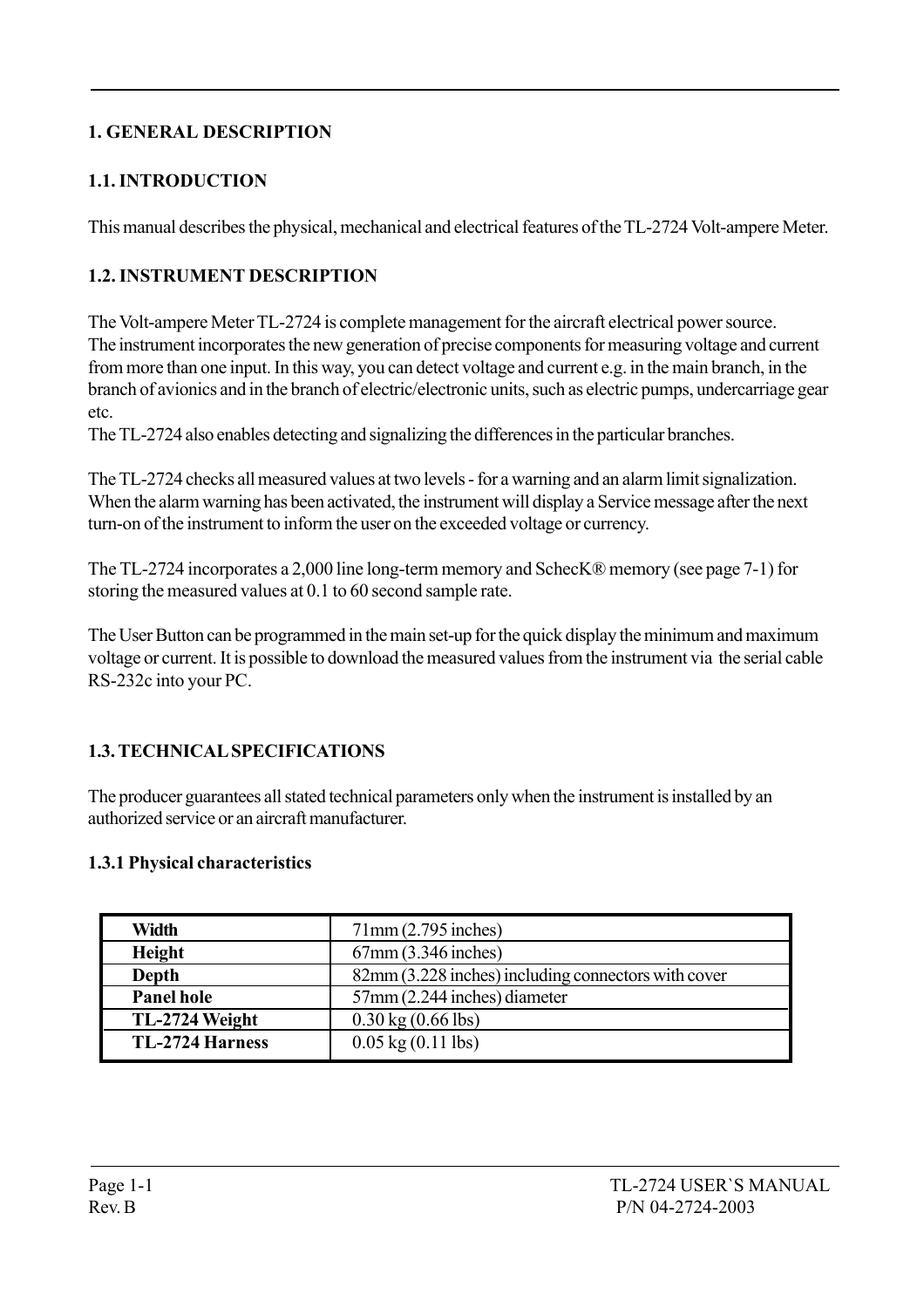#### 1.3.2 General Specifications

| <b>Operating Temperature Range</b> | $-20^{\circ}$ C to $+70^{\circ}$ C      |
|------------------------------------|-----------------------------------------|
| <b>Humidity</b>                    | 95% non-condensing                      |
| <b>Altitude Range</b>              | 4600 meters max.                        |
| <b>Power Range</b>                 | 10.0 to 32.0 Volts                      |
| <b>Max. Signalization</b>          | 30 Volts, 1 Ampere                      |
| <b>Power Consumption</b>           | 0.15 Ampere $\omega$ 14 VDC             |
| <b>Backlight Consumption</b>       | 0.08 Ampere max when ext. power is used |
| <b>Vibration</b>                   | 5 to 500 Hz                             |
| <b>Show Rate (LCD Refresh)</b>     | 1 second                                |

#### 1.3.3 Long-term Memory and Communication

| <b>Storing Rate</b>             | 1 to 60 seconds user selectable             |
|---------------------------------|---------------------------------------------|
| <b>Memory Capacity</b>          | <b>Scheck®</b> method                       |
| <b>Stored Values</b>            | Voltage, current, frequency                 |
| <b>Data Saved Endurance</b>     | 30 years                                    |
| <b>Rolling Memory life-time</b> | 50 000 hours $\omega$ 1 second storing rate |
| <b>Communication</b>            | $RS-232c$                                   |
| <b>Communication Speed</b>      | 38400 bps                                   |

#### 1.3.4 Instrument Measured Range / Resolution

| Voltage                        | 0 to $\pm 60$ Volts / 0.1 Volt DC   |
|--------------------------------|-------------------------------------|
| <b>Voltage (version ACV)</b>   | 0 to 250 Volts / 1 Volt AC/DC       |
| <b>Current</b>                 | $\pm 100$ mV/0.1A (1Amps@1mV)DC     |
| <b>Current (version ACV)</b>   | $\pm 100$ mV/0.1A (1Amps@1mV) AC/DC |
| <b>Frequency (version ACV)</b> | 30 to 500 Hz                        |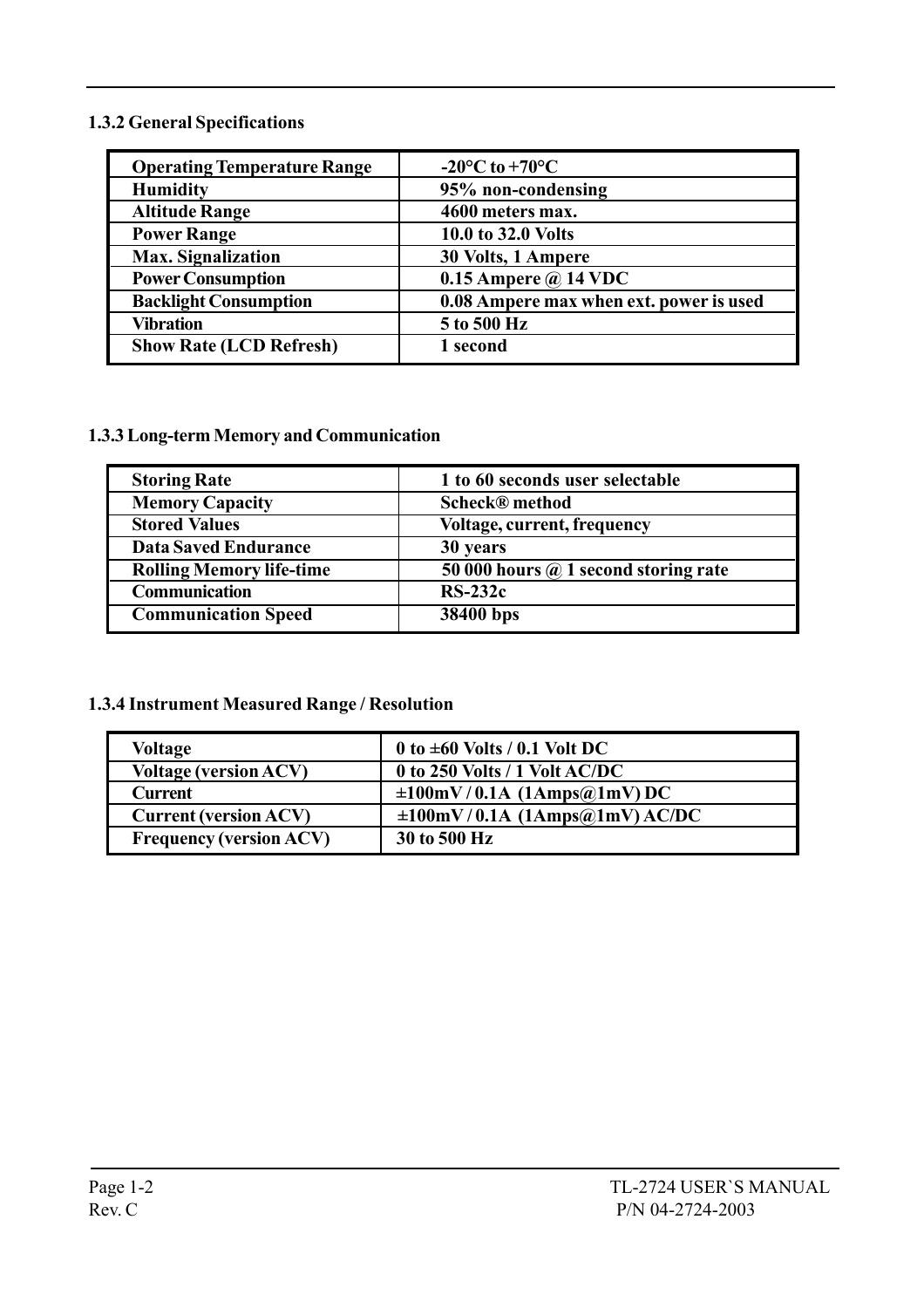## 1.4. LIMITED CONDITIONS

## 1.5. LIMITED WARRANTY

The TL elektronic company warrants this product to be free from defects in materials and manufacture for three years from the date of purchase. TL elektronic will, at its sole option, repair or replace any components that fail in normal use. Such repairs or replacement will be made at no charge to the customer for parts or labour. The customer is, however, responsible for any transportation costs. This warranty does not cover failures due to abuse, misuse, accident or unauthorized alteration or repairs.

THE WARRANTIES AND REMEDIES CONTAINED HEREIN ARE EXCLUSIVE AND IN LIEU OF ALL OTHER WARRANTIES EXPRESS OR IMPLIED OR STATUTORY, INCLUDING ANY LIABILITY ARISING UNDER ANY WARRANTY OF ENCHANT ABILITY OR FITNESS FOR A PARTICULAR PURPOSE, STATUTORY OR OTHERWISE. THIS WARRANTY GIVES YOU SPECIFIC LEGAL RIGHTS, WHICH MAY VARY FROM STATE TO STATE.

IN NO EVENT SHALL TL ELEKTRONIC BE LIABLE FOR ANY INCIDENTAL, SPECIAL, INDIRECT OR CONSEQUENTIAL DAMAGES, WHETHER RESULTING FROM THE USE, MISUSE, OR INABILITY TO USE THIS PRODUCT OR FROM DEFECTS IN THE PRODUCT. SOME STATES DO NOT ALLOW THE EXCLUSION OF INCIDENTAL OR CONSEQUENTIAL DAMAGES, SO THE ABOVE LIMITATIONS MAY NOT APPLY TO YOU.

To obtain warranty service, call the TL elektronic Customer Service (+420 49 548 23 92) for a returned merchandise tracking number. The unit should be securely packaged with the tracking number clearly marked on the outside of the package and sent freight prepaid and insured to a TL elektronic warranty service station. A copy of the original sales receipt is required as the proof of purchase for warranty repairs. TL elektronic retains the exclusive right to repair or replace the unit or software or offer a full refund of the purchase price at its sole discretion.

SUCH REMEDY SHALL BE YOUR SOLE AND EXCLUSIVE REMEDY FOR ANY BREACH OF WARRANTY.

## 1.6. LIMITED OPERATION

This product is not TSO approved as a flight instrument, therefore, the manufacturer will not be held responsible for any damage caused by its use. If the user utilizes a current shunt sensor not recommended by the producer, the producer will not be responsible for incorrect interpretation of the current data.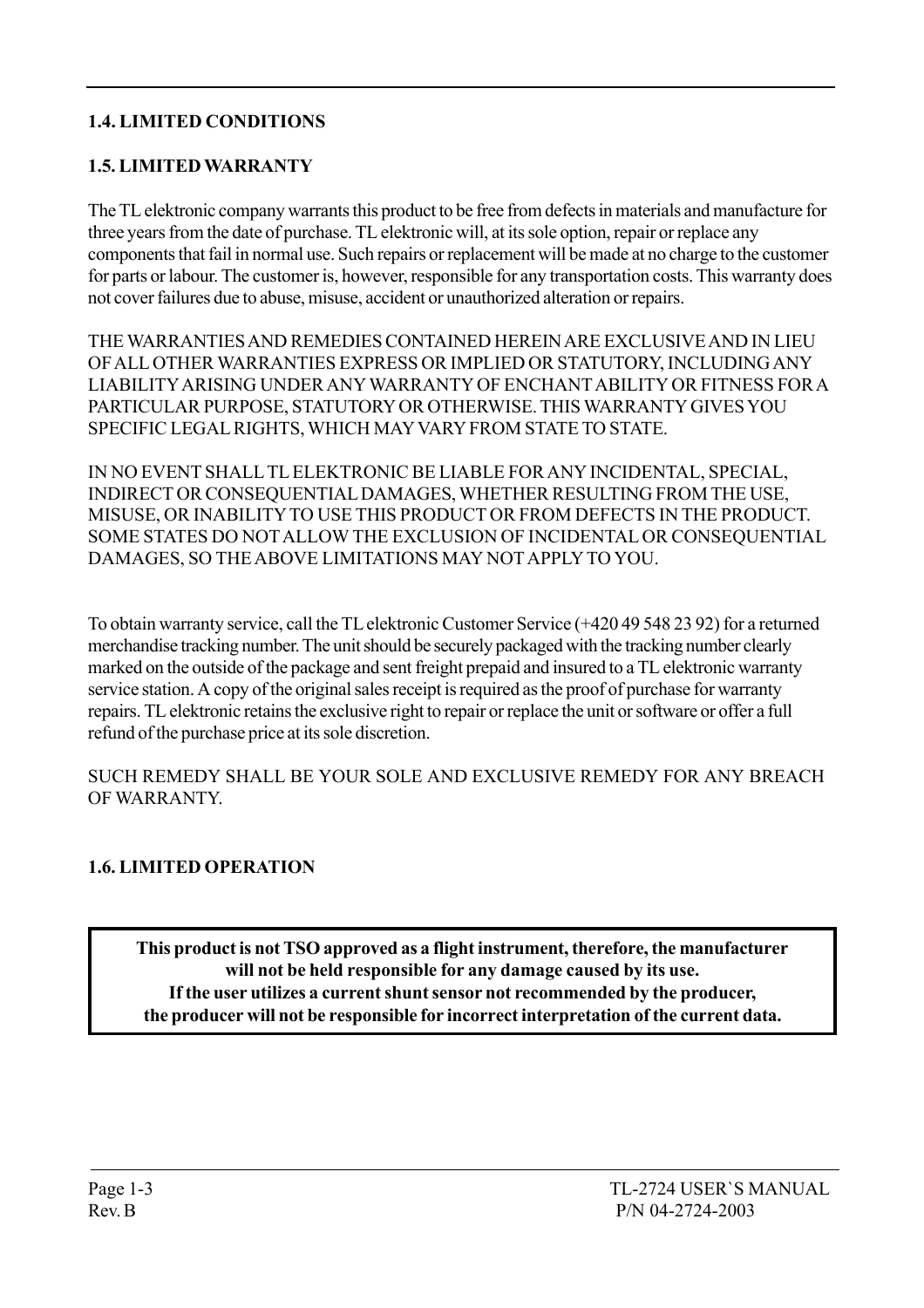## 2. INSTALLATION

## 2.1 INTRODUCTION

Careful planning and consideration of the suggestions in this section are required to achieve the desired performance and reliability from the TL-2724.

## 2.2 RACK CONSIDERATION

Plan a location that gives the pilot complete and comfortable access to the entire keypad and that is plainly visible from the pilot's perspective. Check that there is adequate depth for the rack in the instrument panel. A place away from heating vents or other sources of heat generation is optimal.

## 2.3 INSTALLATION INTO PANEL

Connect the cables into the connector and use the connector cover. Secure the incoming leads to prevent their effect on the connector in the vertical direction.

## 2.4 MEASURING IN PARTICULAR PLACES OF AIRCRAFT POWER SOURCE

The measured voltage from the particular inputs must be connected to the instrument with a screened wire only, and both (power and ground) must be inside the screened wire.



## 2.5 INSTALLING CURRENT SHUNT SENSOR

For measuring current, the instrument requires a shunt that measures the flowing current. Pay attention to the installation of the shunt and be particular about its proper placing: no metal parts connected with the aircraft ground should occur in the close proximity. The reason is to prevent a possible short circuit in the course of some aircraft destruction caused by a crash.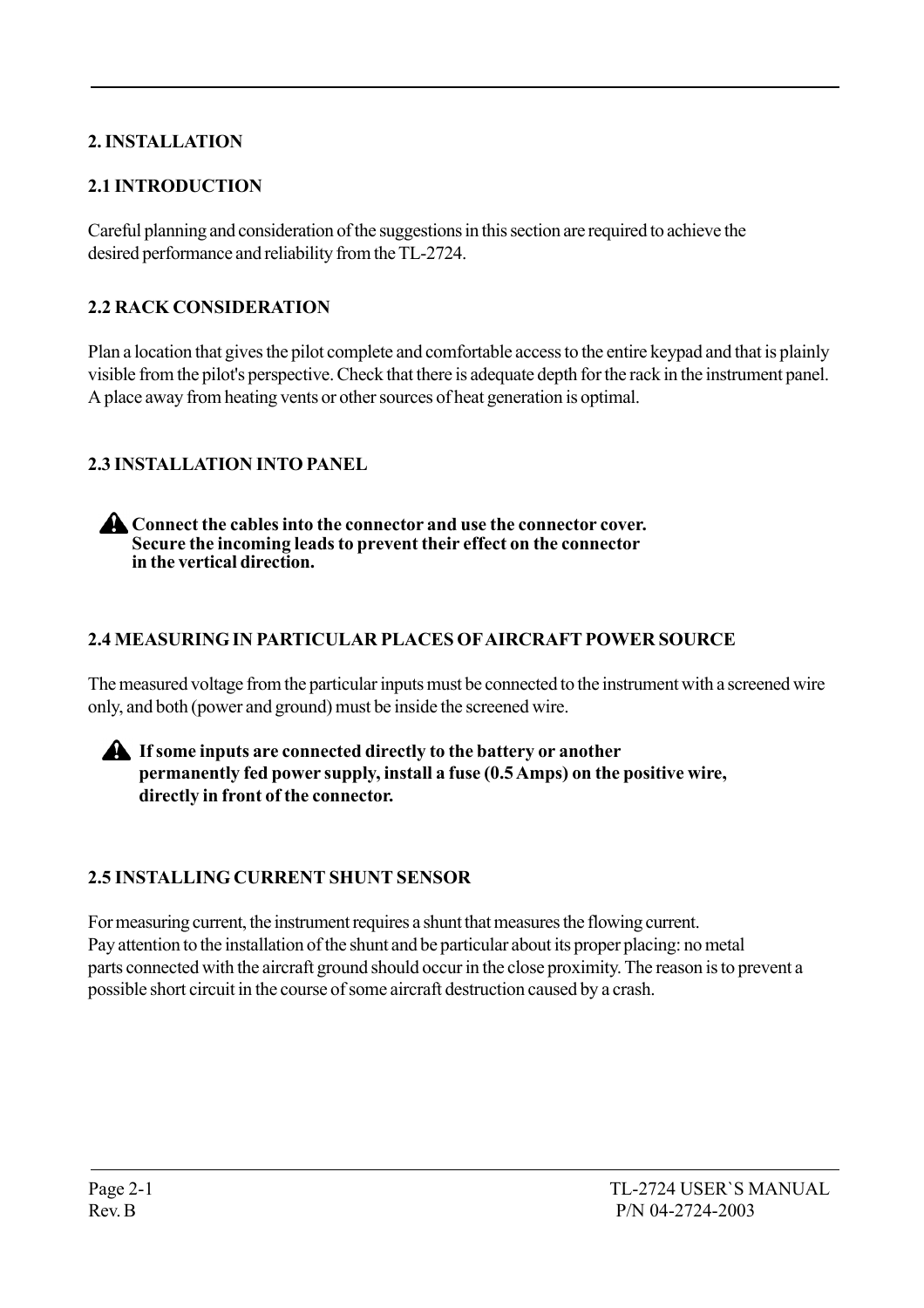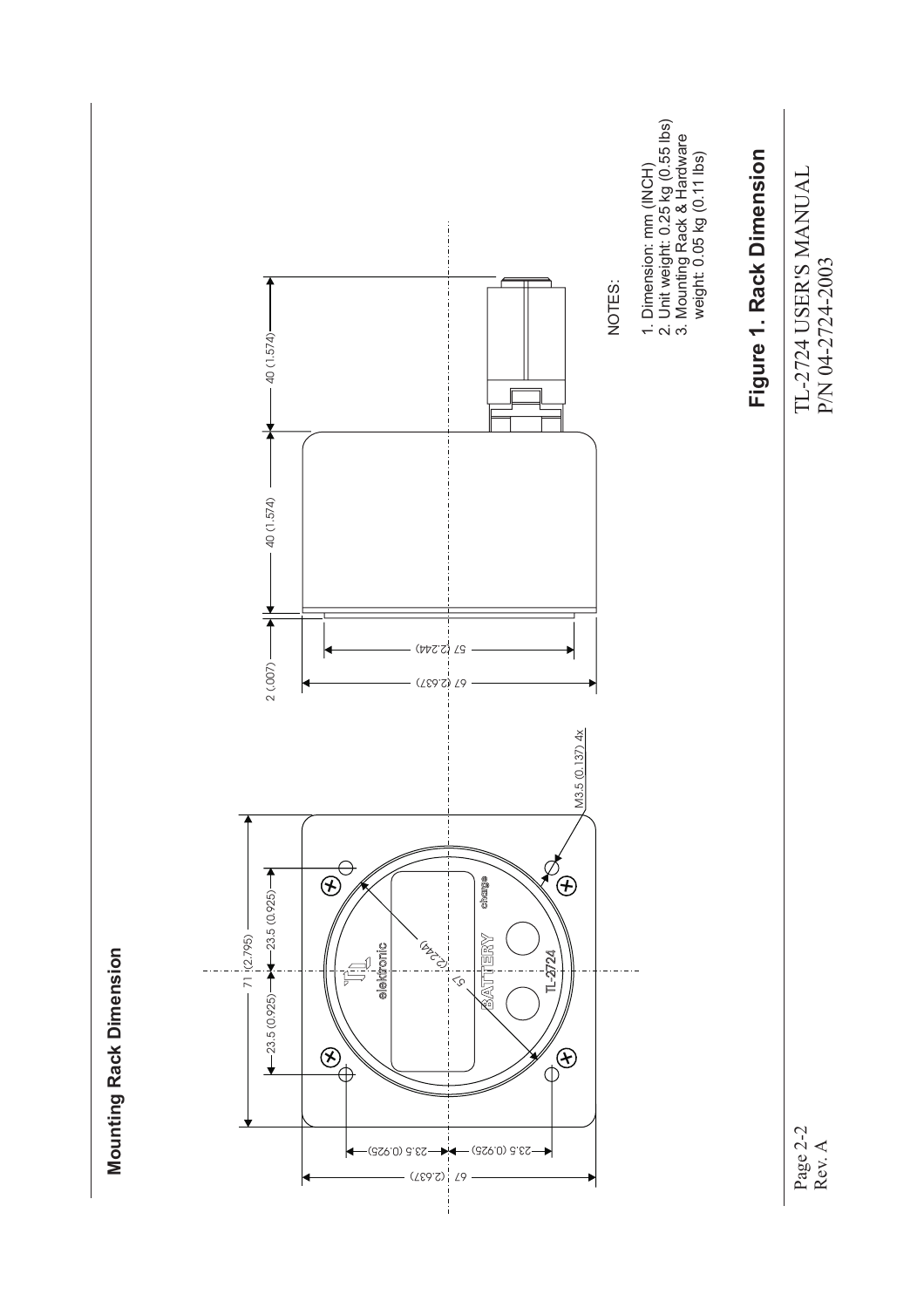#### 3.1 PIN FUNCTION LIST

| Pin             | Pin Name                                                 | I/O            |
|-----------------|----------------------------------------------------------|----------------|
| 1               | Current No.1 - incoming side of the shunt - battery side |                |
| $\overline{2}$  | Current No.1 - outgoing side of the shunt - unit side    |                |
| $\overline{3}$  | Voltage No.3 - positive terminal                         | In             |
| $\overline{4}$  | Voltage No.3 - negative terminal                         | In             |
| 5               | Current No.2 - incoming side of the shunt - battery side | In             |
| 6               | Current No.2 - outgoing side of the shunt - unit side    | In             |
| $\overline{7}$  | Aircraft power                                           | In             |
| 8               | Aircraft ground                                          | $\sim$ $\sim$  |
| 9               | Current No.3 - incoming side of the shunt - battery side | In             |
| 10              | Current No.3 - outgoing side of the shunt - unit side    | In             |
| 11              | Input for backlight                                      | In             |
| 12              | Internal source for backlight                            | Out            |
| 13              | Voltage No.1 - positive terminal                         | In             |
| 14              | Voltage No.1 - negative terminal                         | In             |
| 15              | Input for User button                                    | In             |
| 16              | Ground for User button input                             | $\overline{a}$ |
| 17              | Voltage No.2 - positive terminal                         | In             |
| 18              | Voltage No.2 - negative terminal                         | In             |
| $\overline{19}$ | iFamily® communication ISCL                              | I/O            |
| 20              | iFamily® communication ISDA                              | I/O            |
| 21              | Signalization unit                                       | Out            |
| 22              | Ground for PC communication (RS-232)                     | $ -$           |
| 23              | RXD from PC (RS-232)                                     | In             |
| 24              | TXD to PC $(RS-232)$                                     | Out            |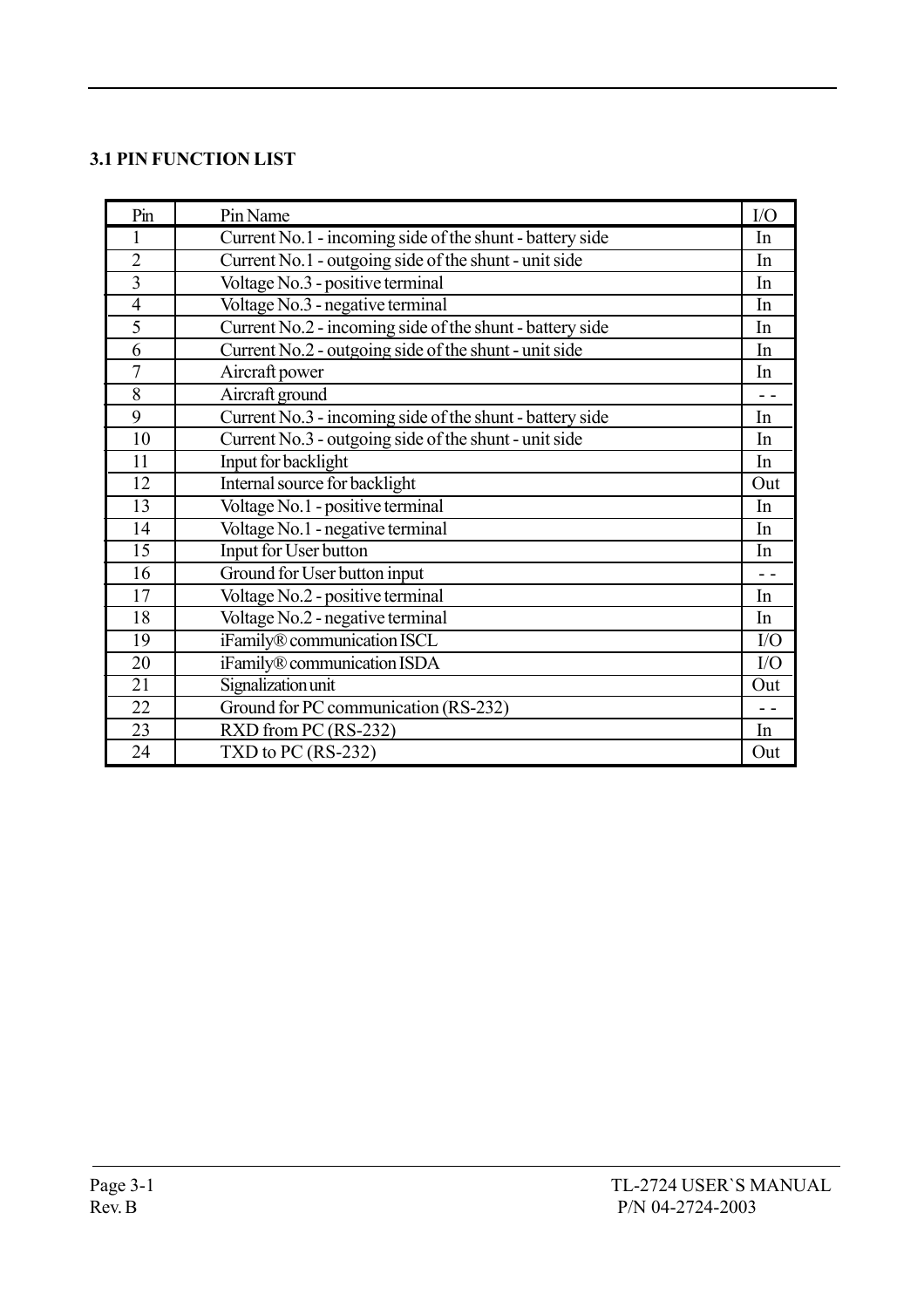

Page 3-2 Rev. B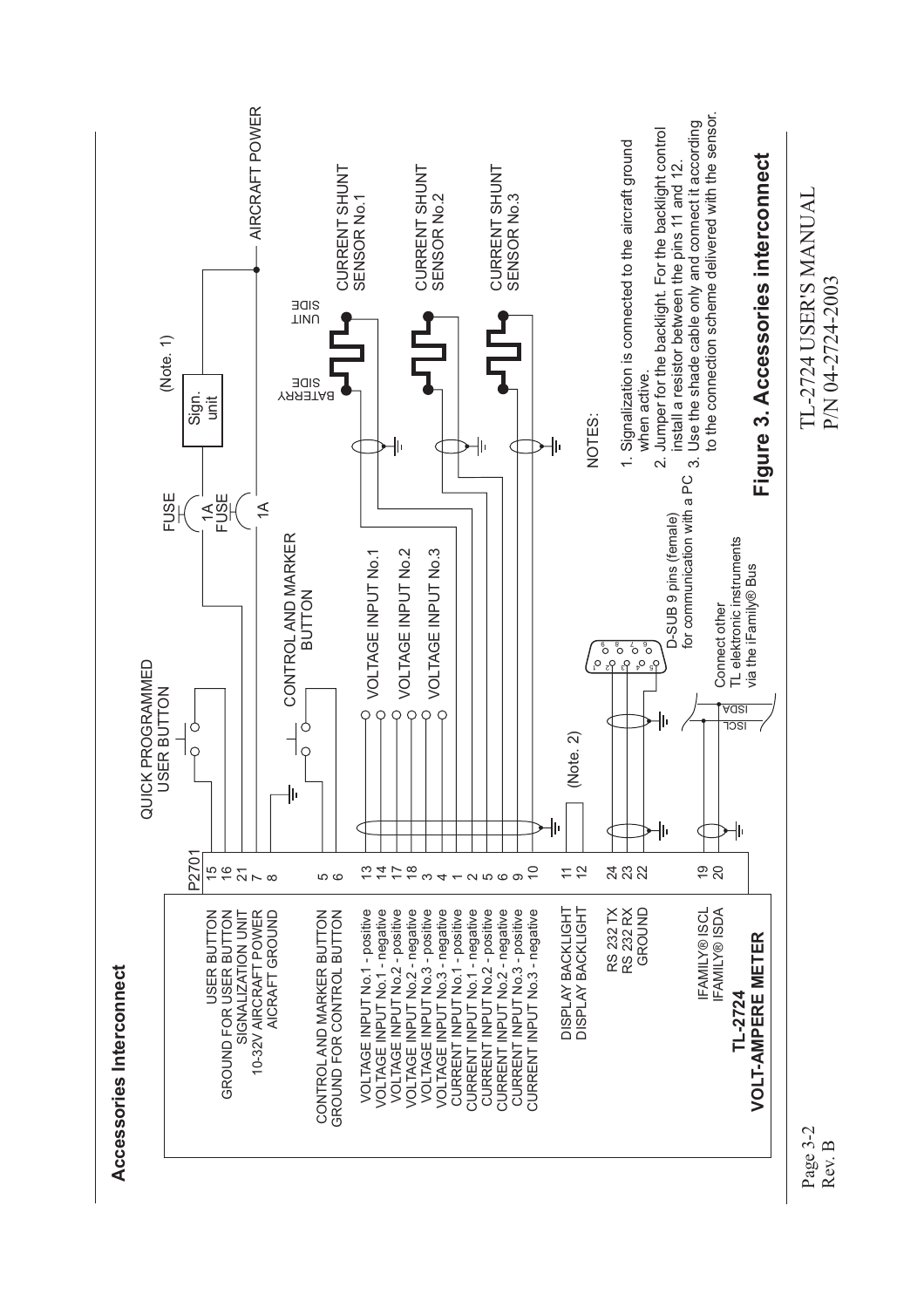

Page 3-3 Rev. A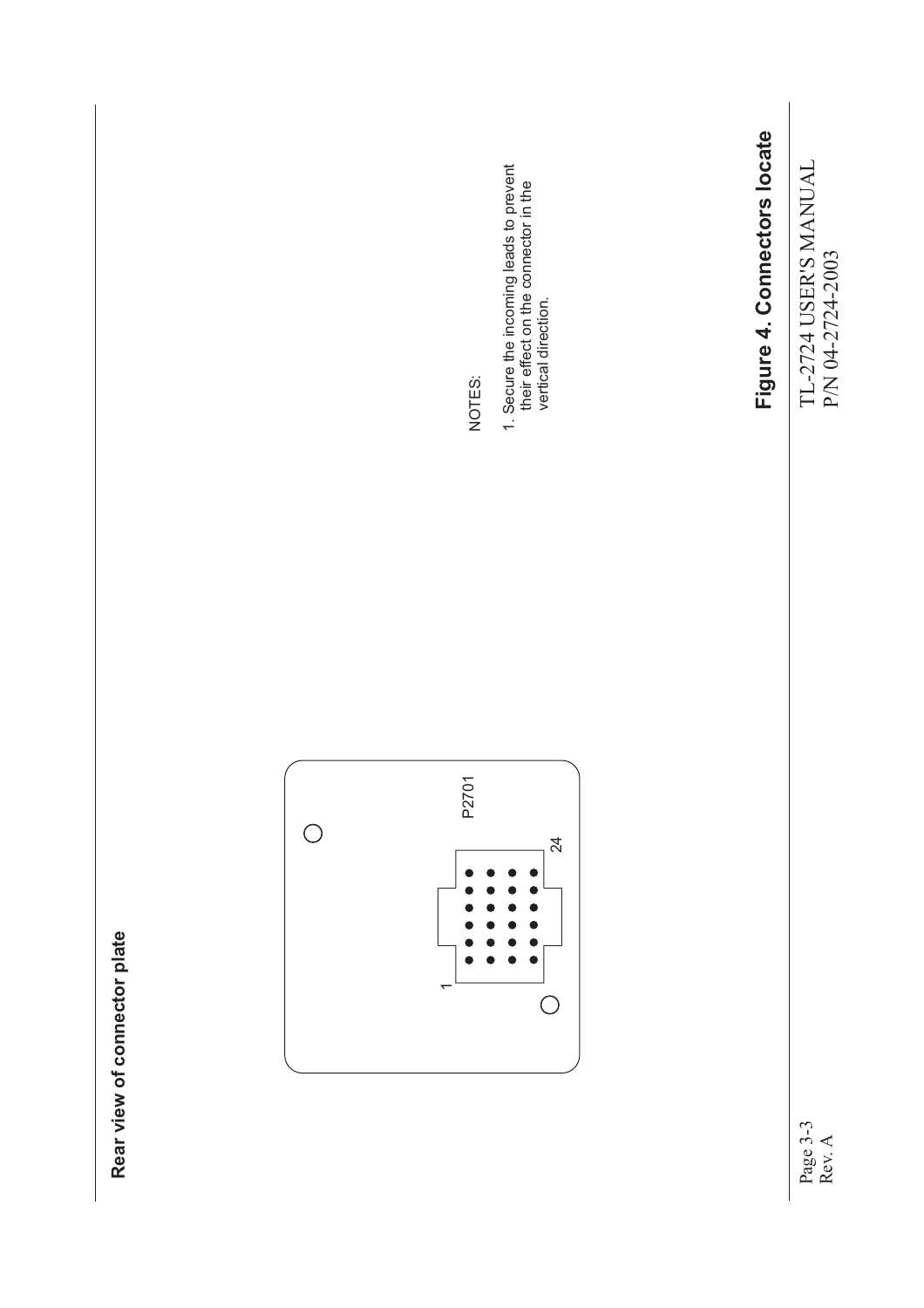## 4. NAV-MENU DESCRIPTION

#### 4.1 How to Control Instrument via NAV-MENU

There are black labels on the display. Each is affiliated to the left and the right button. Before pressing a button, read the information on the label. Its functions are different in every menu.



To store a value into the memory, press both buttons simultaneously. Release the buttons when the setting arrows vanish.

The left label is for the Left button. The right label is for the Right button.





#### 5 INSTRUMENT SETUP

#### 5.1 First Instrument Turn-on

Before the Volt-ampere Meter starts to indicate, you must do the basic setting of language, contrast, units, etc. After the first turnon of the instrument, the "FIRST SETUP" message will show on the display. This set-up must be completed to continue.

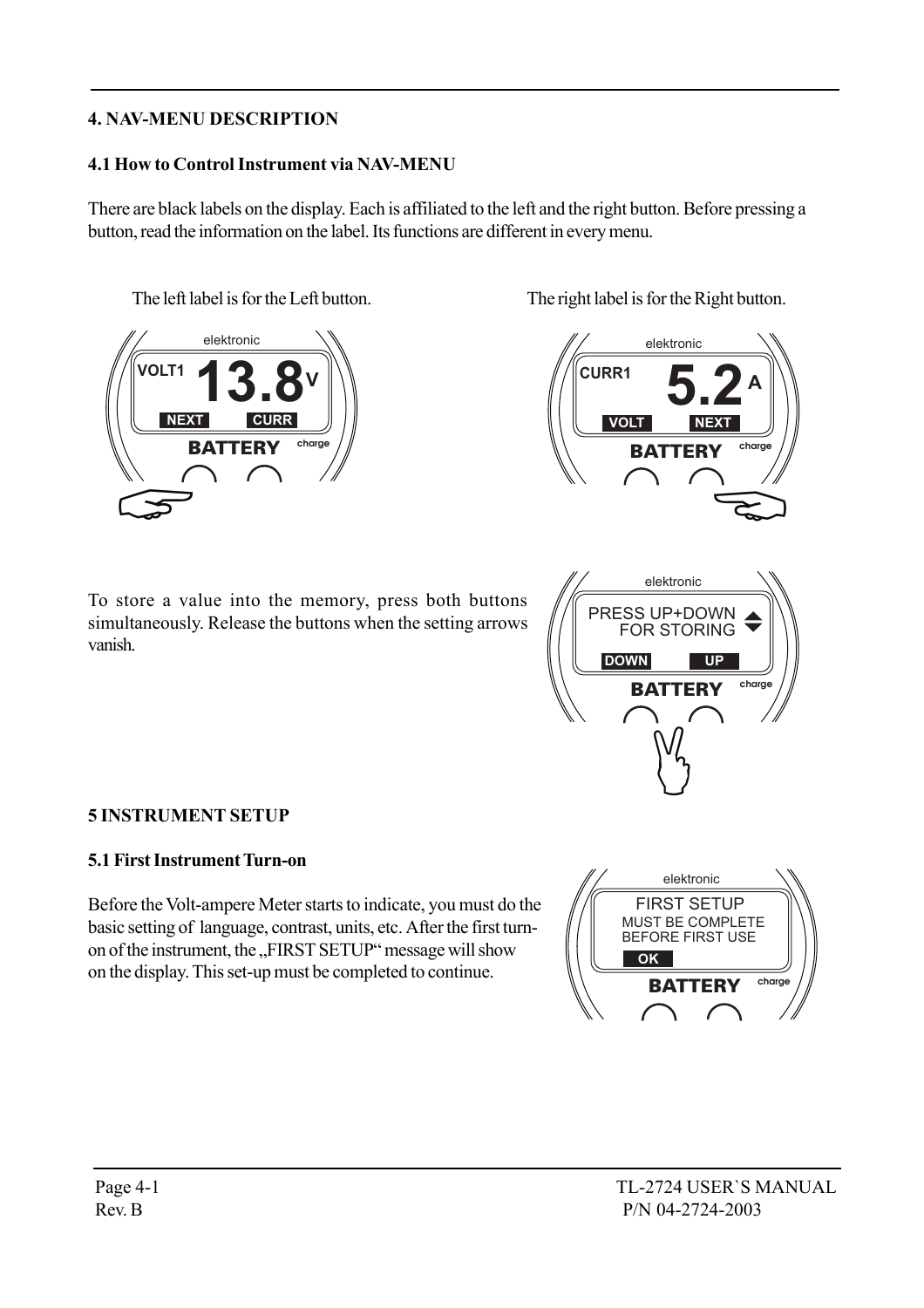## 5.2 Main Set-up Functions' Description

The table of the instrument configuration steps is shown below (Initial - firmware version 1.0).

| 0              | <b>LANGUAGE</b>         | Select your language for communication with the instrument.         |
|----------------|-------------------------|---------------------------------------------------------------------|
|                | DISPLAY CONTRAST        | Select the contrast of the display.                                 |
| $\overline{2}$ | <b>PASSWORD</b>         | Select your password.                                               |
| 3              | <b>USED VOLT INPUTS</b> | Set the number of voltage inputs you are going to measure.          |
| $\overline{4}$ | <b>USED CURR INPUTS</b> | Set the number of current inputs you are going to measure.          |
| 5              | <b>MAIN CURR INPUT</b>  | Select the input (shunt sensor) that signalizes that the battery is |
|                |                         | not being charged.                                                  |
| 6              | <b>CHARGING TYPE</b>    | Select the type of charging, $DC =$ direct current, $AC =$          |
|                | (only the ACV version)  | alternating current.                                                |
| 7              | MEASURING FREQ.         | Enable or disable displaying frequency (for AC only).               |
|                | (only the ACV version)  |                                                                     |
| $\overline{8}$ | <b>ALARM SETUP</b>      | Set the alarm limits for the maximum and minimum voltage            |
|                |                         | and current.                                                        |
| 9              | <b>WARNING SETUP</b>    | Set the warning limits for the maximum and minimum voltage          |
|                |                         | and current.                                                        |
| 10             | DIFFEFRENCE WARN.       | Set the limit for the maximum differential voltage between the      |
|                |                         | particular voltage inputs. If this limit is exceeded, the           |
|                |                         | signalization will be activated.                                    |
| 11             | <b>USER BUTTON</b>      | Program your button to the function SHOW MIN/MAX =                  |
|                |                         | shows the minimum and maximum voltage or current.                   |
| 12             | <b>VOICE WARNING</b>    | Enable or disable voice warning into your headphones                |
|                |                         | (only with use of our Intercom TL-2424 or Voice Module).            |
| 13             | <b>INST. ON-LINE</b>    | Check the connected instruments from the TL elektronic              |
|                |                         | iFamily® that are On-Line.                                          |



All information on this page is subject to change without prior notice. Download the latest version of the manual from www.tl-elektronic.com and compare with you version of firmware.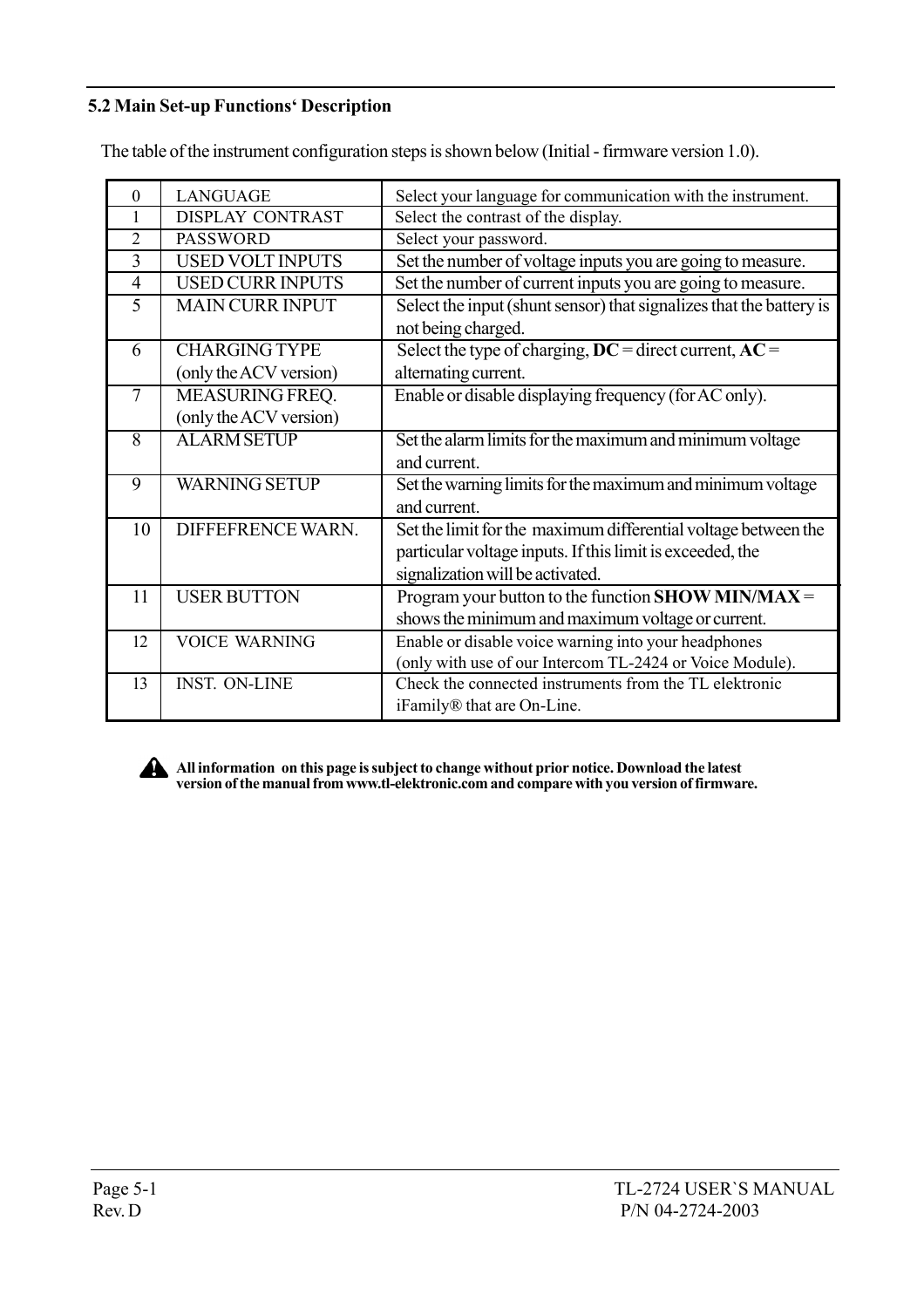## 5.3 How to Select Used Inputs

In this menu, you can set the number of inputs used for measuring voltage. If you measure voltage only in one place, set 1 and use the input No.1 for measuring voltage.

If you want to measure voltage in two places, set 2 and use the inputs No.1 and No.2.

With this instrument, you can measure voltage at most in three places. Complete the same setting form measuring current.

#### 5.4 How to Select Charge Signalization

It is possible (like in a car) to signalize the charge-checking with a control lamp. For this purpose, it is possible to select a current input in this set-up that will be assigned for the charge signalization. If current flows through the shunt into an electric unit, the control lamp will light up and signalize that the battery is not being charged. However, if opposite current flows from the alternator through the shunt into the battery, the lamp control will switch off.

#### 5.5 Warning and Alarm

The maximum and minimum limit values can be set at two levels in the Set-up menu. The "Warning" message informs about the first level exceeding, the "Alarm" message informs about exceeding the second limit and activates recording into the SchecKÆ drawer. You can download all exceeded values form the instrument and analyze them on your PC.





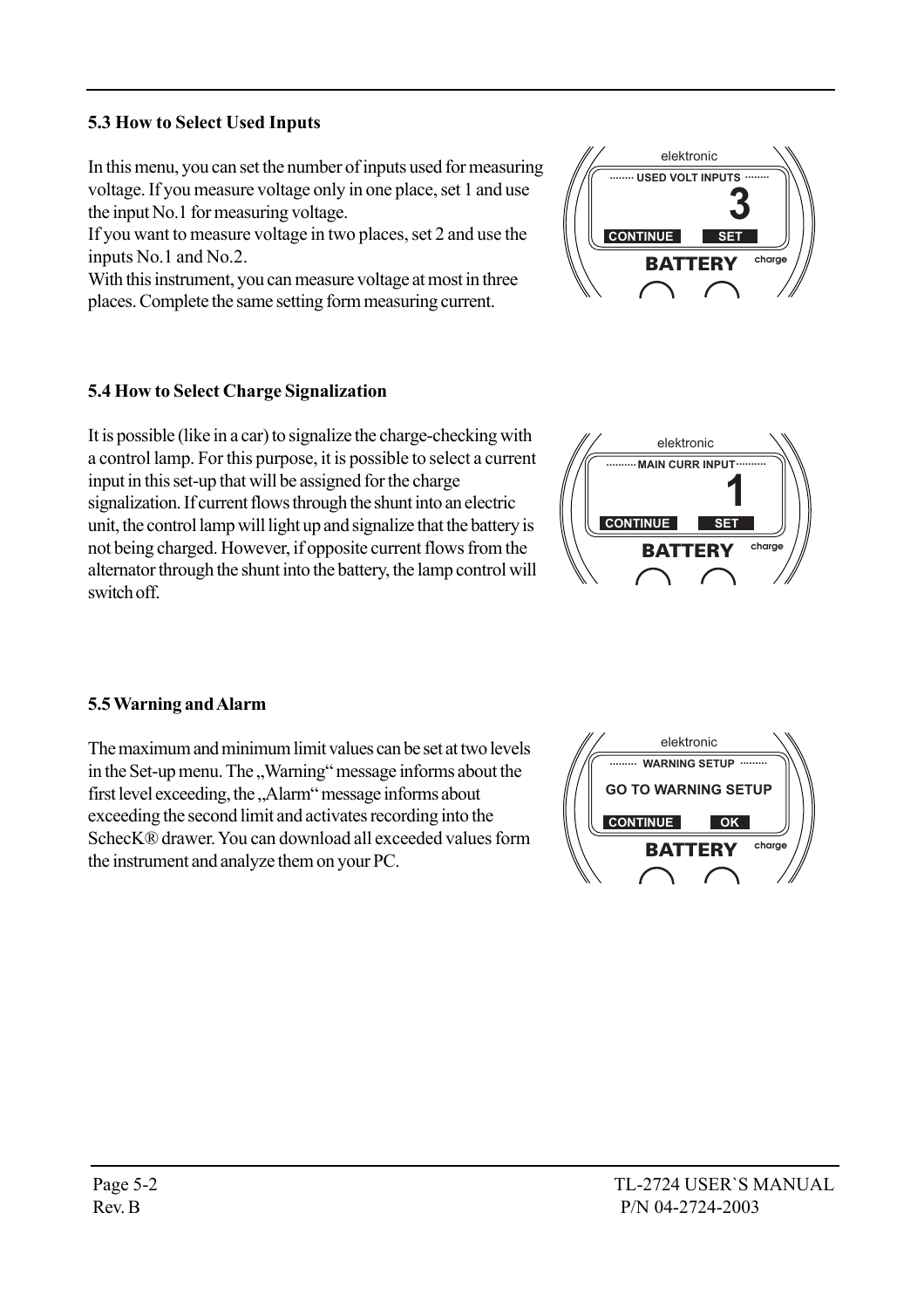## 5.6 How to Select Warning and Alarm Limits

As soon as the set-up table shows, press the button  $\mathcal{R}$ ,  $\mathcal{S}$ ET $\cdot$ ; then you will be able to set the required limit on the inversely displayed position. In the voltage inputs, it is also possible to set the minimum as well as the maximum voltage for signalization. In the current inputs, it is also possible to set the maximum positive and the maximum negative current. If you set  $0.0$  Volt/Amps,  $.$  OFF $\cdot$ <sup>\*</sup> will show on the display and the value will not be checked.

#### 5.7 User Button

When pressed, the external User button offers you the possibility of programming to quick show or quick switch to the selected menu. After releasing the button, you will get back to the measured value indication. For example - if you have set SHOW MIN / MAX, after pressing the button you can monitor the memory of the minimum and maximum voltage and current.

#### 5.8 iFamily<sup>®</sup> and Other Connecting Devices

As the first of aircraft instruments, The TL-2724 enables you the connection with other instruments of the TL elektronic family in order to gain simultaneous recording of the measured values, the mass PC download of all connected instruments etc. via one cable.

If some other instruments or the GPS are connected to the reserved inputs, this menu shows each connected instrument. It also enables checking the connected instruments and devices.





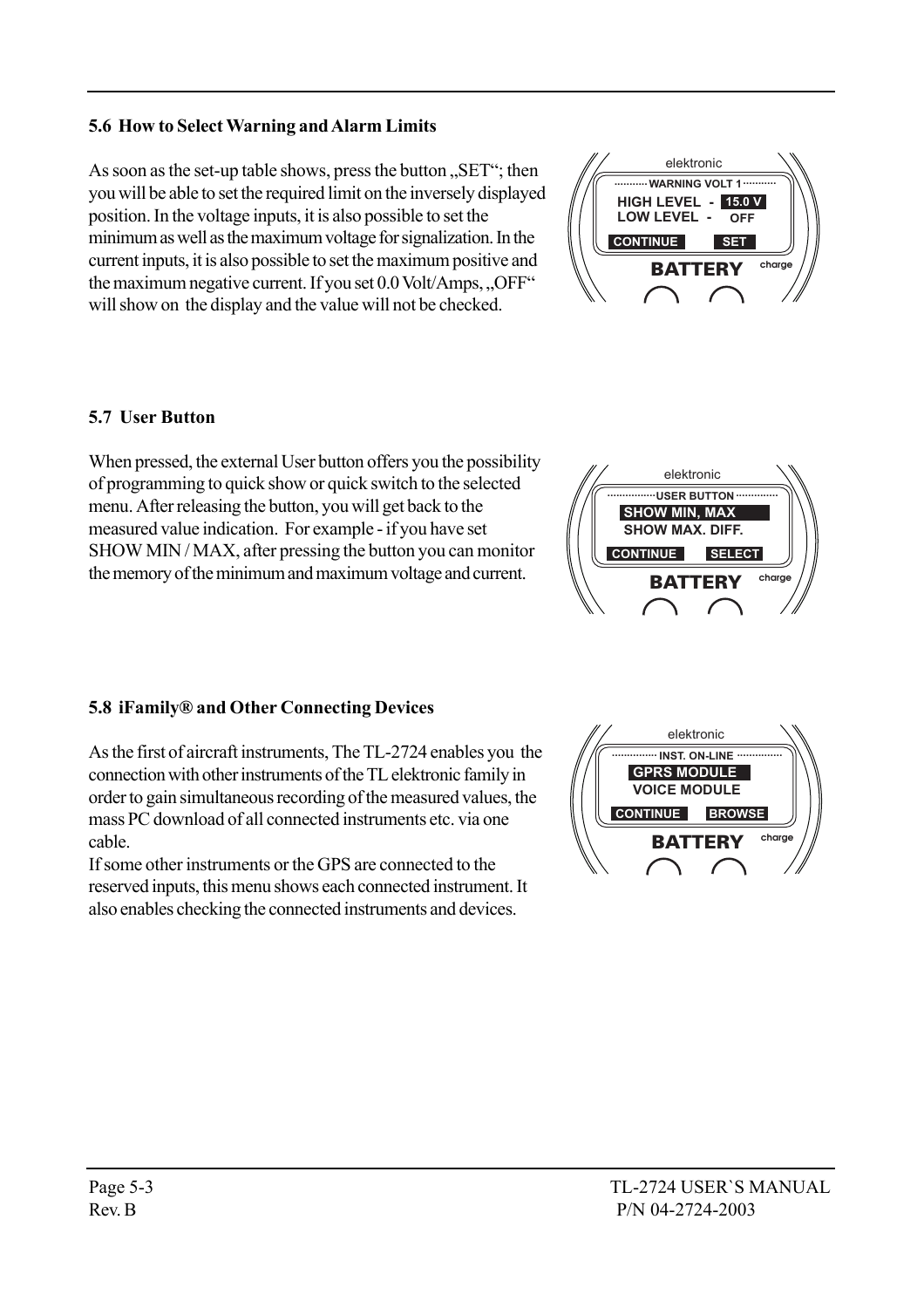## 6. OPERATIONAL MANUAL

## 6.1. Left Menu Description

The left menu shows the information about voltage according to the table below.



| <b>First</b> | <b>Second</b>    | <b>Description</b>                                                        |  |
|--------------|------------------|---------------------------------------------------------------------------|--|
| VOLT1        |                  | Voltage from input No.1                                                   |  |
| VOLT2        |                  | Voltage from input No.2 (if it has been set in the set-up)                |  |
| VOLT3        |                  | Voltage from input No.3 (if it has been set in the set-up)                |  |
| FREQ1        |                  | Frequency from input No.1 (only ACS and if it has been set in the set-up) |  |
| FREQ2        |                  | Frequency from input No.2 (only ACS and if it has been set in the set-up) |  |
| FREQ3        |                  | Frequency from input No.3 (only ACS and if it has been set in the set-up) |  |
|              | <b>SCAN ACT.</b> | <b>Enable Scan function</b>                                               |  |
|              | MIN/MAX          | Long-term memory of min. and max. voltage and current                     |  |
|              | <b>DELETE</b>    | Delete long-term memory                                                   |  |

#### Left Menu (Initial firmware version 1.0)

All information on this page is subject to change without prior notice. Download the latest version of the manual from www.tl-elektronic.com and compare with you version of firmware.

#### 6.1.1 Second Menu

The "OTHER" dialog will show on the display after pressing the left button. If you press, YES<sup>"</sup> in this dialog, the instrument will go to the second menu where you can get the information about the maximum measured voltage, current, or you can activate the Scan function here.

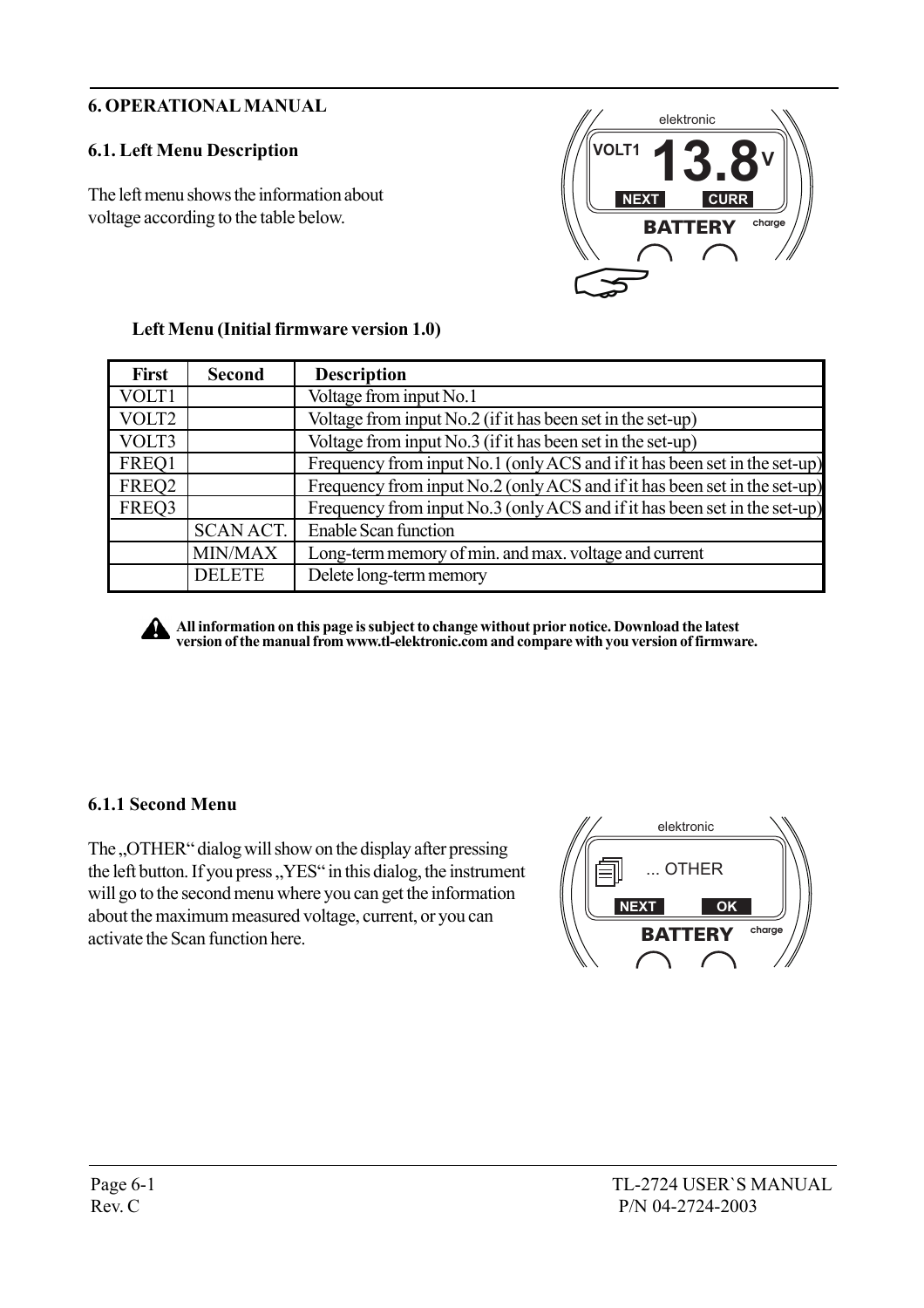## 6.2 Right Menu Description

The right menu shows the information about current according to the table below.



## Right menu (Initial firmware version 1.0)

| <b>First</b> | Second | <b>Description</b>                                                          |
|--------------|--------|-----------------------------------------------------------------------------|
| <b>CURR1</b> |        | Current from shunt sensor - input No.1                                      |
| CURR2        |        | Current from shunt sensor - input No.2 (if it has been set in the set-up)   |
| CURR3        |        | Current from shunt sensor - input $No.3$ (if it has been set in the set-up) |

All information on this page is subject to change without prior notice. Download the latest version of the manual from www.tl-elektronic.com and compare with you version of firmware.

## 6.2.1 Exit from Right Menu

You will get back to the left menu after pressing the button "VOLT".

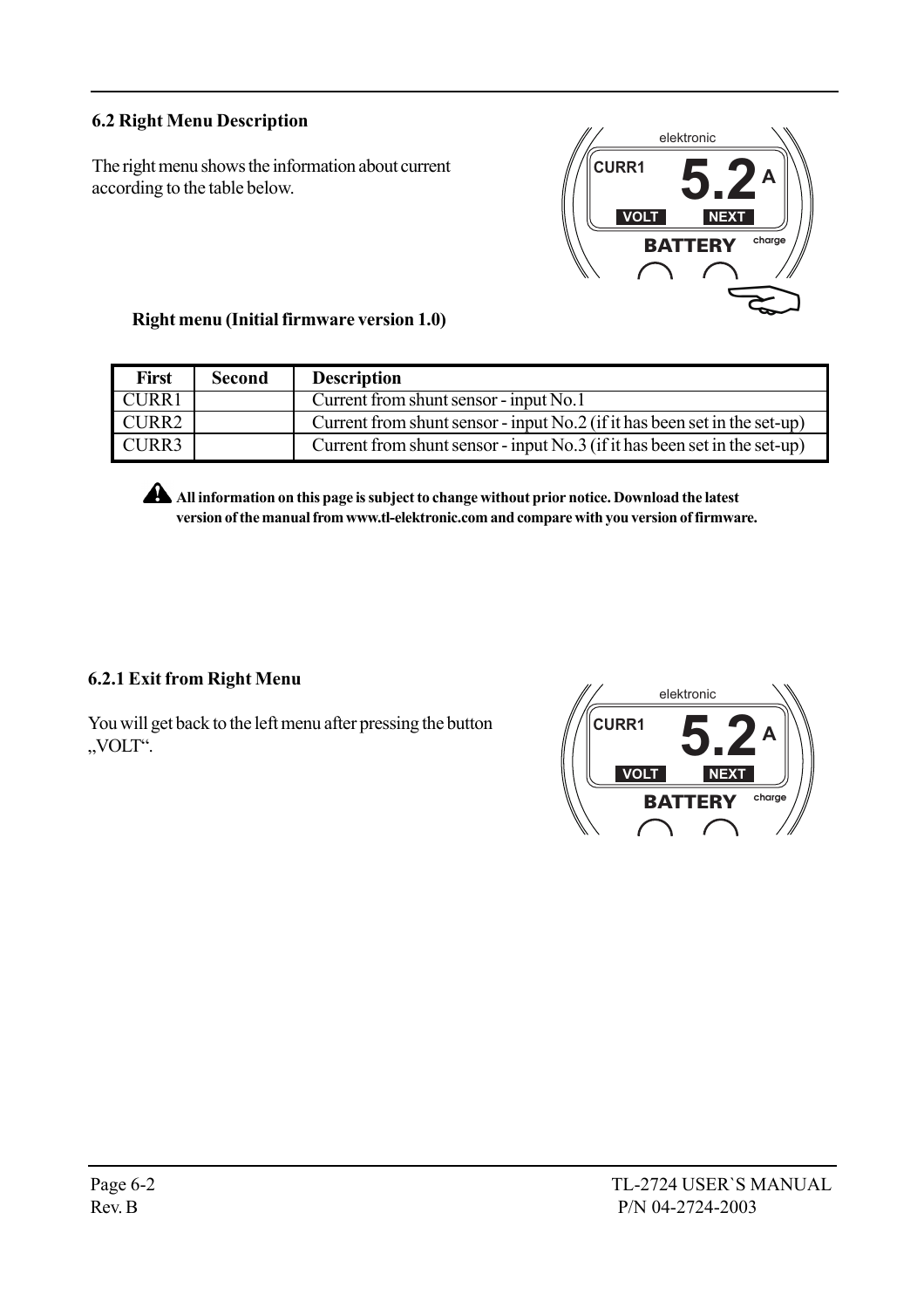#### 6.3 How to Change Configuration

If you want to change e.g. units or contrast, press and hold both buttons and turn the instrument on. The "Setup" message will show on the display. Press " $OK$ " and go to the Instrument Setup.



Note, that any unauthorized change of values in the Setup can cause defect of the  $\mathbf{A}$ instrument. An incorrect change of the calibration could endanger your life and the lives of your passengers.

#### 6.4 Long-term Memory of Maximum Measured Values

The inverted symbol [M] (on the black background) shown on the right indicates that the maximum or minimum voltage and current from the long-term memory are displayed. Going through the maximum and minimum values in the particular inputs is possible after pressing the button "NEXT".



#### 6.5 Delete Long-term Memory

The long-term memory of the maximum and minimum measured voltage and current can be deleted in this menu.

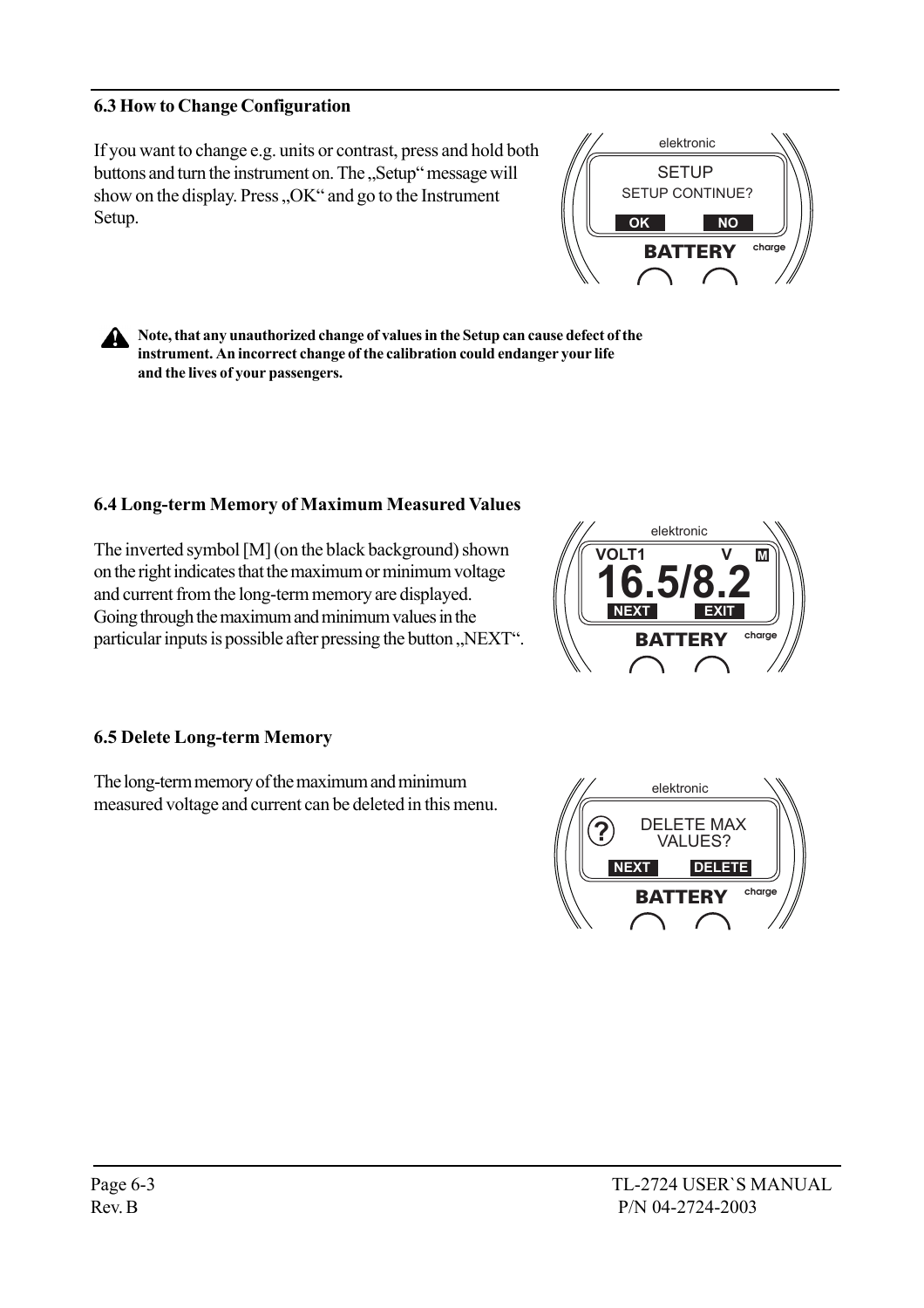## 6.6 Scan Function

If you enable the Scan function, the measured inputs will alternate on the display.

You can disable the Scan function any time with the button "NO SCAN". You can enable the function in the second menu.

## 6.7 Measuring Value out of Range

When the measured voltage or current is out of range, the [----] message will show on the display. Also when the current shunt sensor is disabled, this message will show, too.



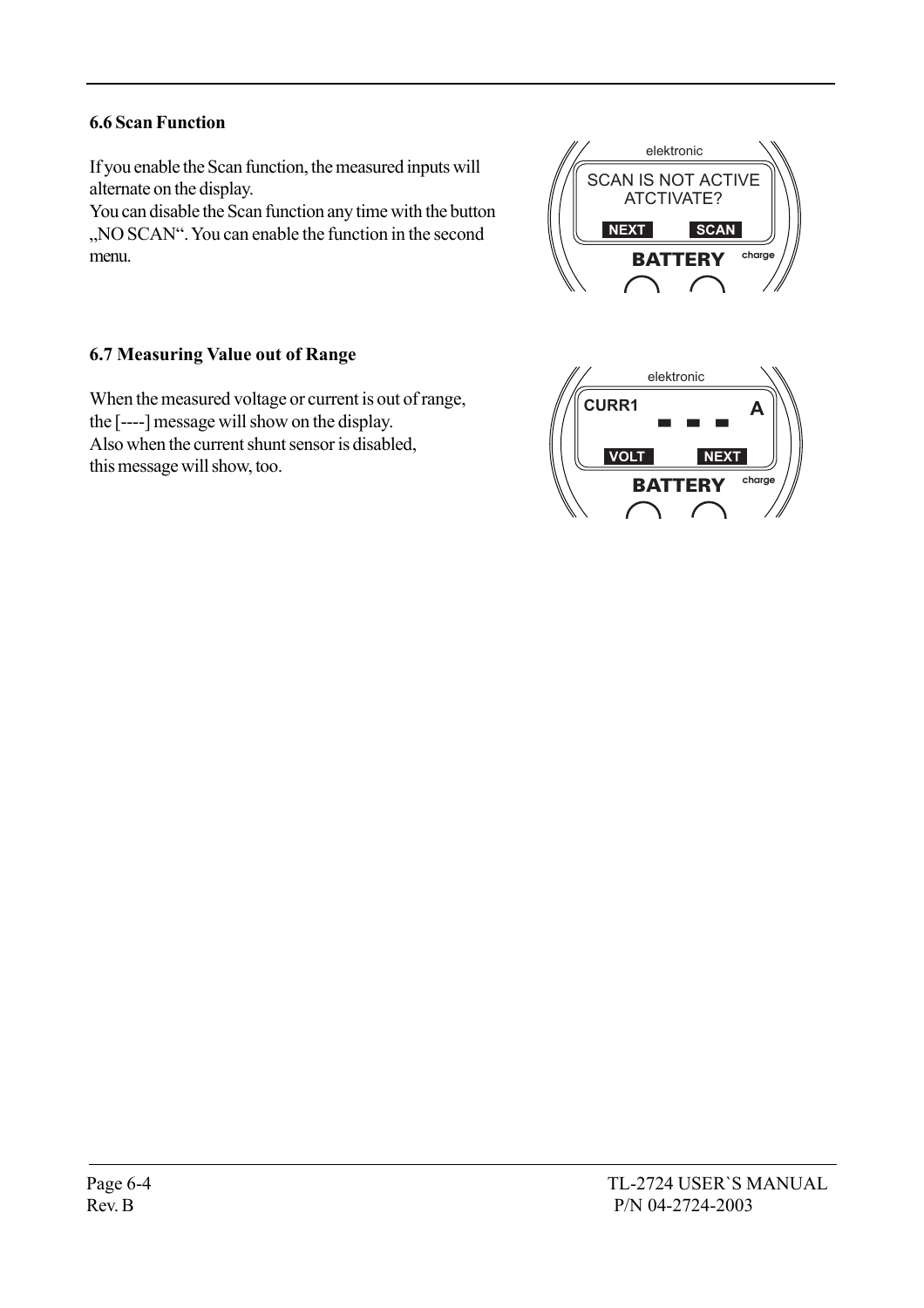## 7.1 SchecKÆ memory description

The TL-2724 includes a 2,000 lines long-term memory and SchecK memory for storing measured values in the 0.1 to 60 second sample rate. You can download the measured data via standard PC serial cable RS-232 into Laptop or Personal Computer.



Cases 1 to 20 include 60 lines of exceeded limit values and engine hours when the values have been exceeded.



In this version it is possible to read last 20 records of the exceeded values.